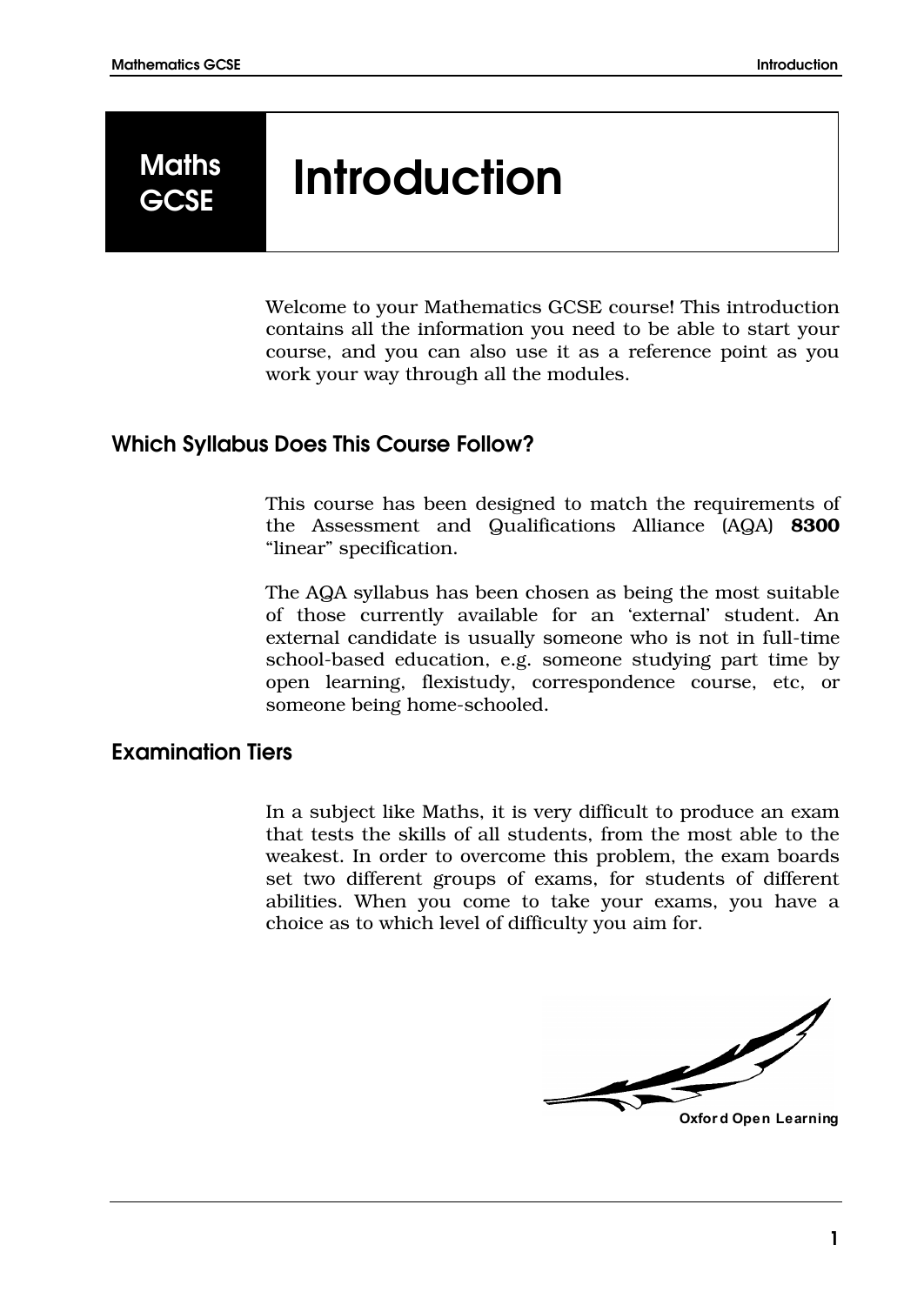There are two levels of difficulty, or 'tiers of assessment': Foundation and Higher. The Higher tier 8300H exams are for students who hope to achieve grades 4-9 (9 is the top grade); the 8300F Foundation tier is for grades 1-5.

Candidates who fail to achieve a grade 4 on the Higher tier or grade 1 on the Foundation tier will be reported as U (unclassified).

When the time comes to apply to sit your exams, you will need to make a realistic assessment of the grades you are capable of. Don't worry about this: your tutor will be able to help you decide nearer the time which is the most appropriate level for you.

# Which Tier to Aim for?

This course is suitable for students aiming for Foundation OR Higher Tier exams and it is not necessary to be certain at the outset which tier of exams you will eventually sit. You may find that the Higher Tier topics are too hard or you may be able to cope. The syllabus specifies certain topics which will only come up in Higher Tier examinations. These topics are covered in Section 2 of the course and there is no need to study this section unless you are going to attempt the Higher papers.

Students will normally request that they should be sent Section 2 as they approach the end of their study of the main part of the course. By then students are usually able to judge whether it is worth attempting this section.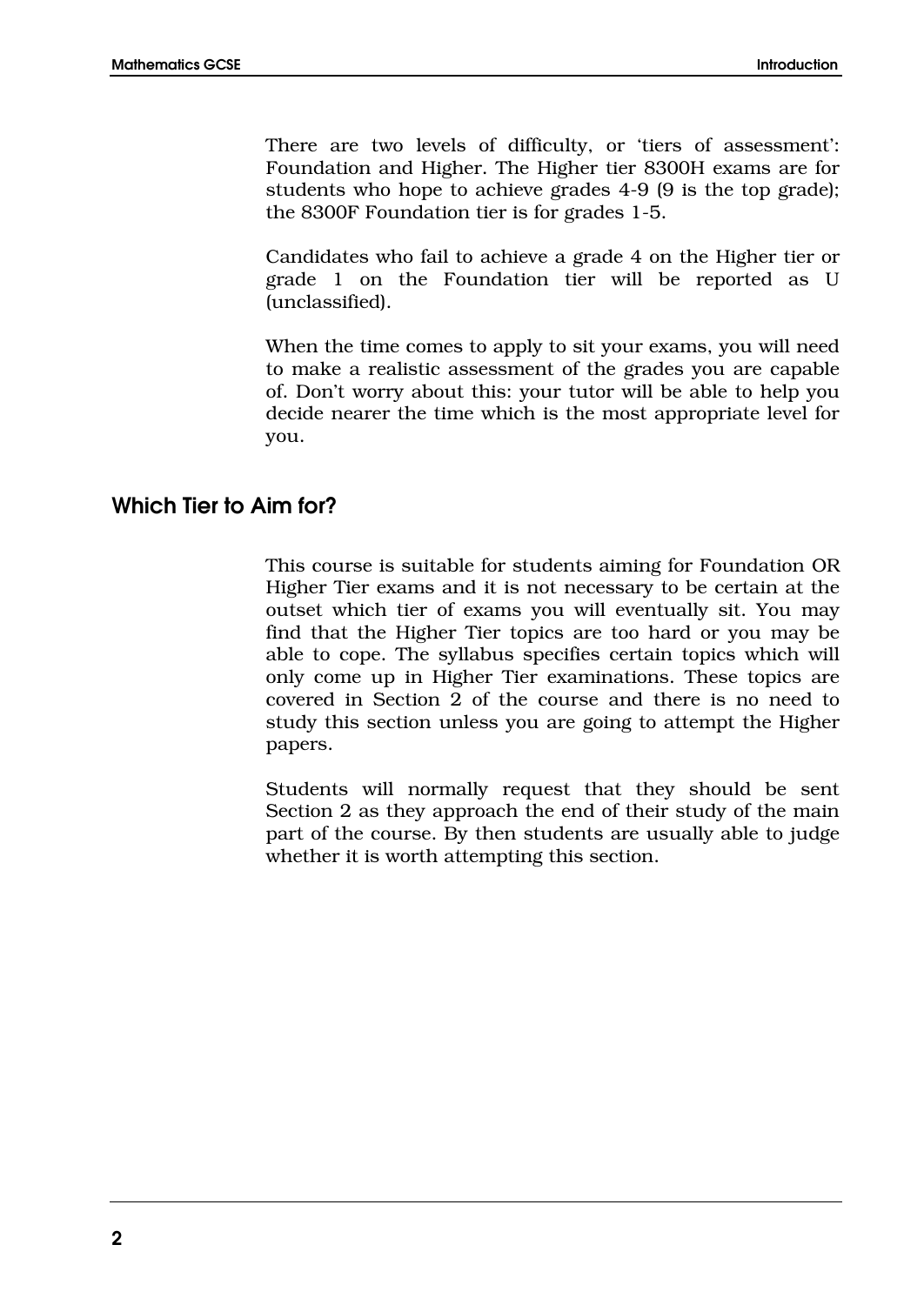# Arrangement of Lessons

# Foundation Course

**lesson no title**

# Module One: Numbers

1Numbers 2Prime Numbers, Factors and Fractions 3Decimals, Approximations and Accuracy 4 Powers and Roots + Tutor-marked Assignment A

# Module Two: Money

5Ratios and Percentages 6Interest 7Other money matters + TMA B

# Module Three: Measurement

8Time, Distance and Speed 9Linear Functions 10Further Graphwork 11Other Graphs 12 Measurements and Money + TMA C

# Module Four: Basic Algebra

13Algebraic Expressions 14Factorisation 15Solving Linear Equations 16Solving Quadratic and Other Equations 17Equations in Action; Formulae 18Inequalities 19 Function Notation; Triangular Numbers, etc + TMA D

#### Module Five: Basic Trigonometry and Vectors

20Angles, Straight Lines and Symmetry 21Triangles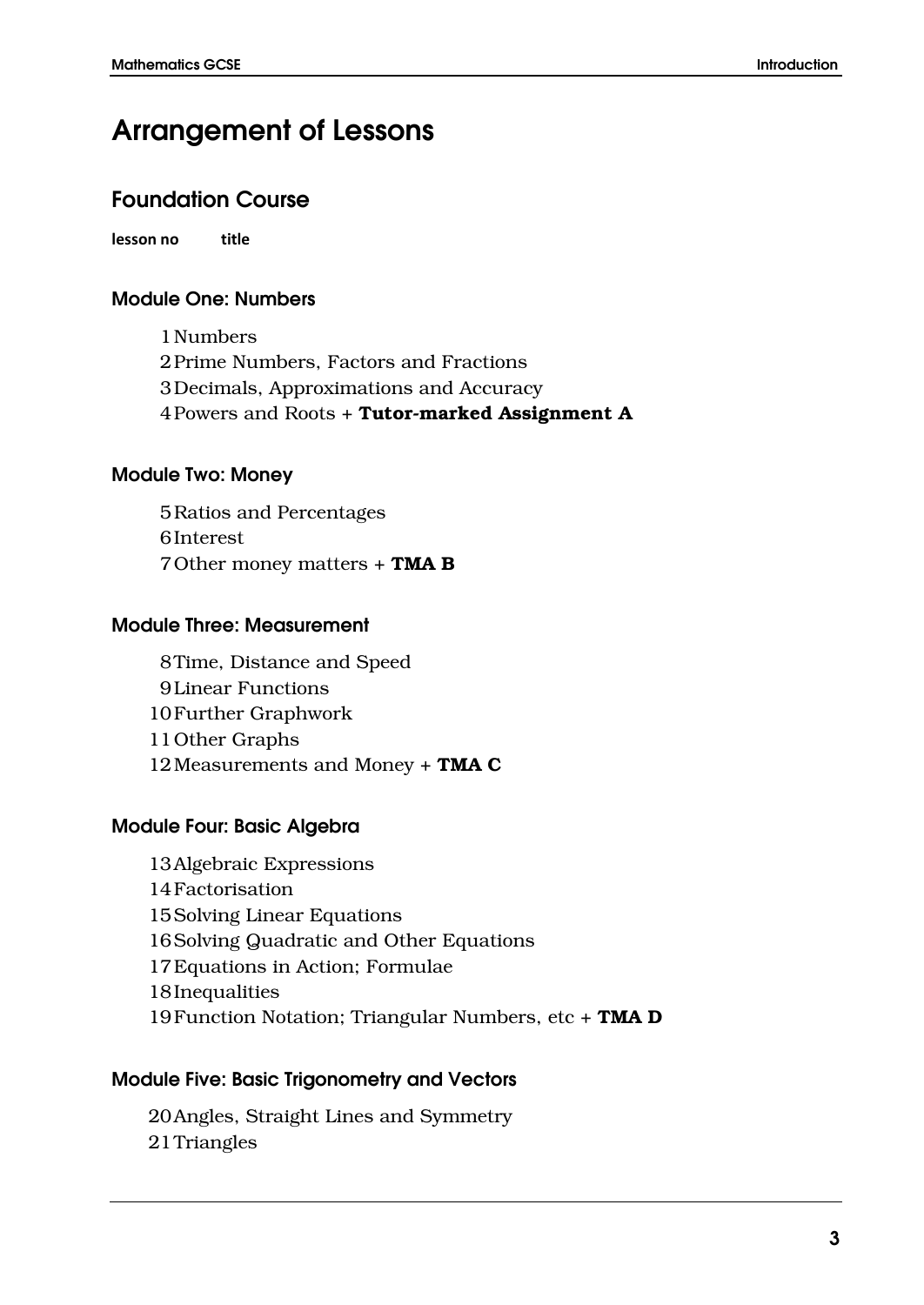22What is Trigonometry? 23Bearings 24Vectors

# Module Six: Basic Geometry

25 Quadrilaterals and Polygons  $+$  TMA E 26Transformations 27The Circle

#### Module Seven: Further Geometry

28Mensuration 29Volume and Capacity 30Nets 31Geometrical Constructions and Solid Figures  $32$ Loci + TMA F

#### Module Eight: Probability and Statistics

33Tables and Graphs 34Correlation 35Statistics 36Probability (1) 37 Probability (2): Decision Trees  $+$  TMA G (Practice Exams if taking Foundation Tier exams)

# Higher Course

#### Module Nine: Further Numbers and Equations

38Numbers and Indices 39Proof 40Function Notation 41Solving Equations 42Graphs and Transformations 43The Equation of a Circle 44 Gradients and Area under Curves + TMA H Module Ten: Higher Algebra Topics

45Formulae and Fractions 46Brackets, Indices, etc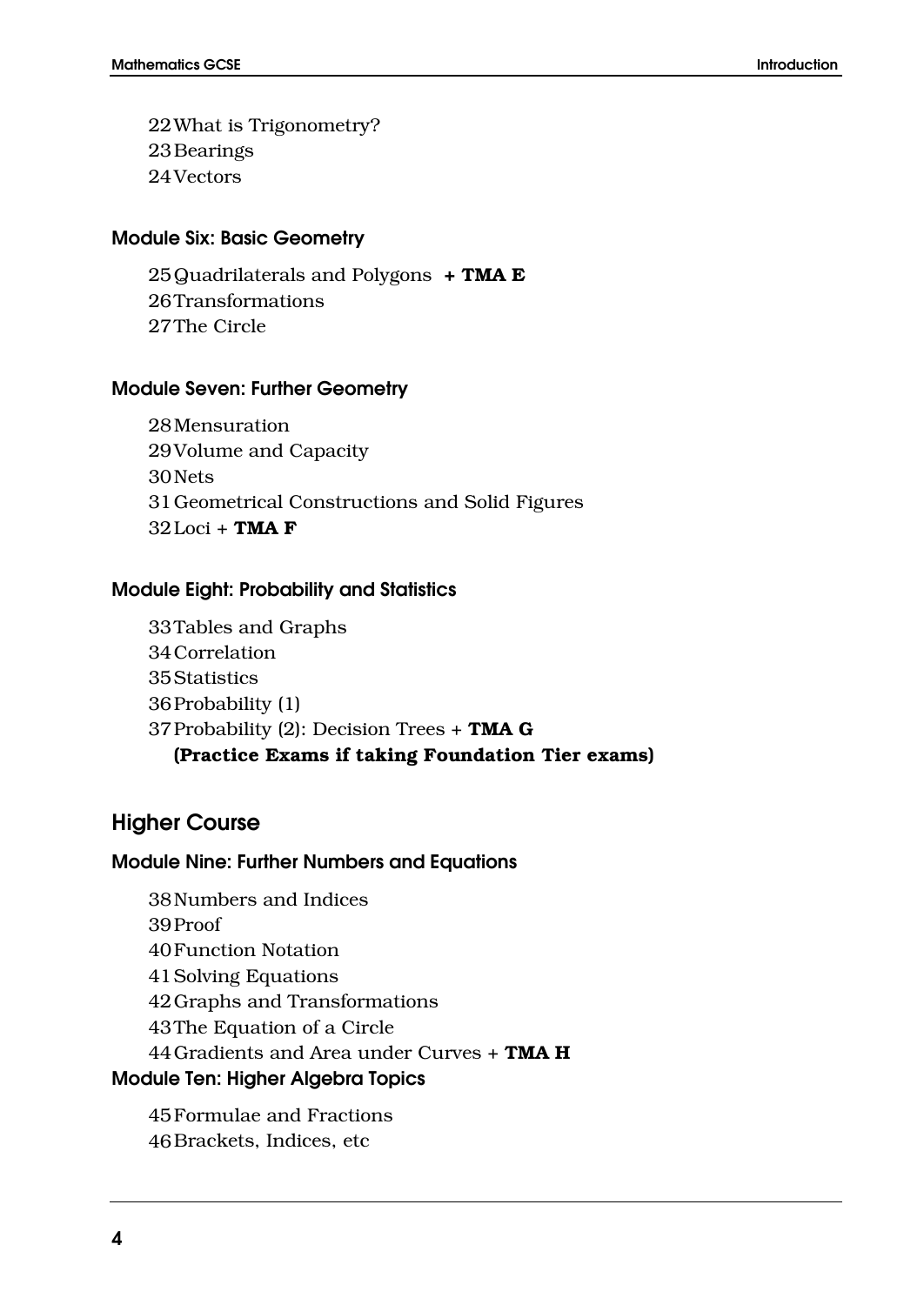#### 47 More on Inequalities + TMA I

#### Module Eleven: Further Geometry and Trigonometry

48Higher Level Geometry 49Tangents, Solids, Vectors, etc 50The Sine Rule and the Cosine Rule 51Circles and Other Geometric Shapes

#### Module Twelve: Further Probability and Statistics

52Cumulative Frequency 53Conditional Probability + TMA J

#### Module Thirteen: Your Exam

# 54Revision and Examination Practice Tutor-Marked Assignments K, L and M (Practice Exams)

# How to Study This Course

Start with Module One, Lesson One and work your way through the course materials. The first page of each lesson sets out the aims and context of the lesson. After looking at this, you simply start reading the lesson and follow the instructions given.

# Additional Textbooks

The course contains a number of tests and activities, sufficient for most students to do well in the examination. However if you feel you need more practice or an alternative viewpoint, we can recommend the following textbook:

CGP: *GCSE Maths Workbook (with Answers and Online Edition)–Higher,* published by CGP (ISBN 978-1841466477).

It is *not* compulsory to purchase this text or any other. One easy way to buy supporting texts is through the OOL website [\(www.ool.co.uk\)](http://www.ool.co.uk/). You may also choose to buy another textbook that is specifically aimed at a lower level. You could use this for extra practice. There are a variety of other textbooks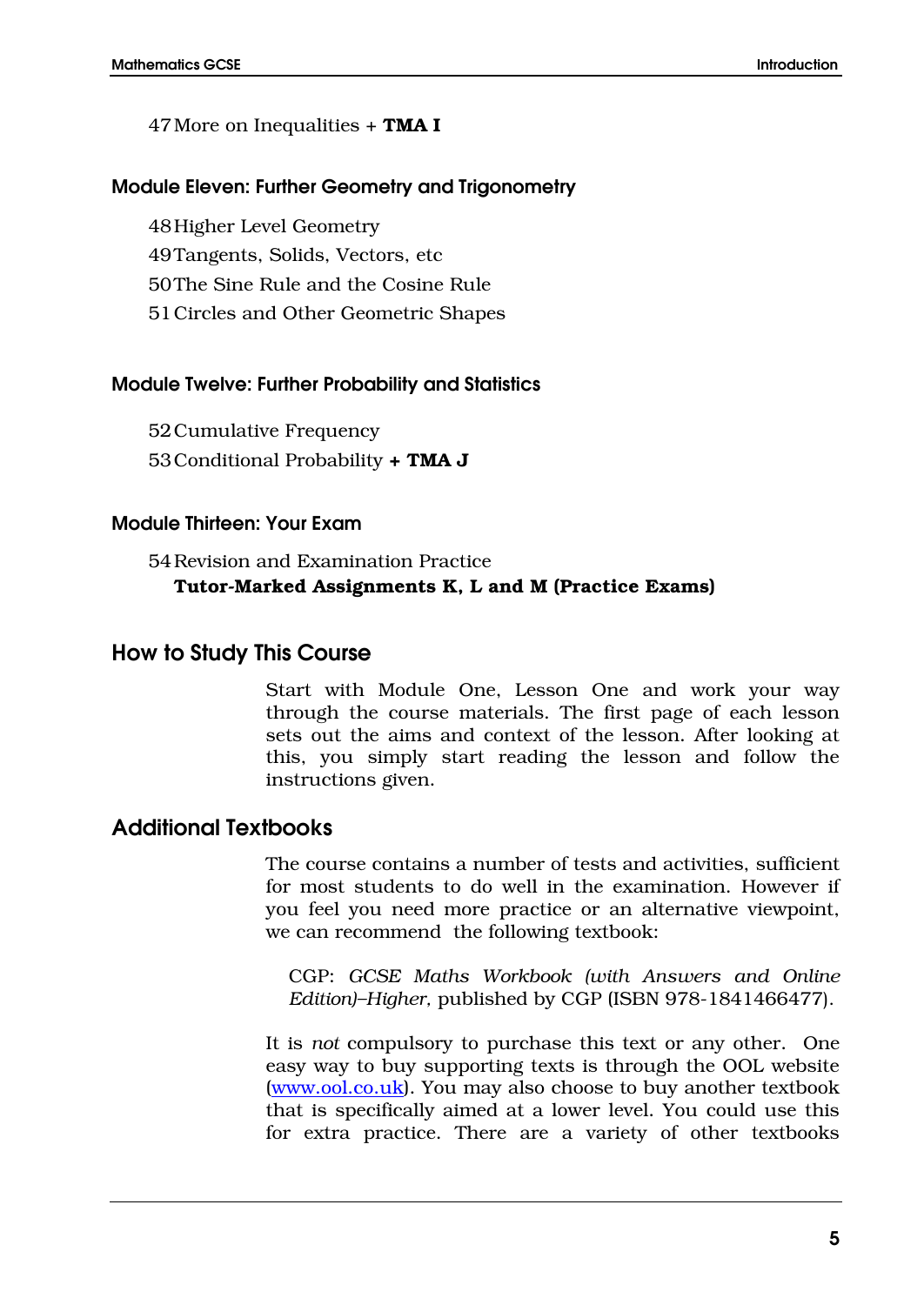available, and the answers to problems are usually given in the book, so you can check your own work.

# Understanding Basic Ideas

The GCSE places great emphasis on 'doing Mathematics' and relating this, wherever possible, to everyday life. Certain techniques and formulae need to be learnt, but the emphasis on 'doing' means that you should work carefully through all the examples and exercises in order to be able to solve problems effectively.

# **Activities**

There are a number of activities in each of the lessons. These are placed in special boxes so that you don't miss them. Space is given underneath each question for you to attempt your answer. The pencil icon is a reminder that you are expected to do some writing.

Please do not ignore any activity just because you think you understand the topic already. Practice is vital! Where appropriate, suggested answers to the activity are to be found at the end of the lesson.

Try not to look at the answers to activities before you have had a go at working them out yourself.

*Do* make a habit of checking the answers after you have done the activities.

*Don't* be discouraged if your answers aren't right first time. Mistakes are one of the best means of helping you identify what you need to learn. Study the suggested answer, go back and study the method again in the course materials or textbook, and if you can't understand, contact your tutor.

# Your Tutor

Maths is a subject where it is vital to make good use of your tutor. No matter how good you are, you are bound to hit a brick wall every so often where a topic does not make sense no matter how many times you work through it. There is no need to feel you have failed or that your tutor will think any the worse of you if you ask for guidance. Quite the reverse. Often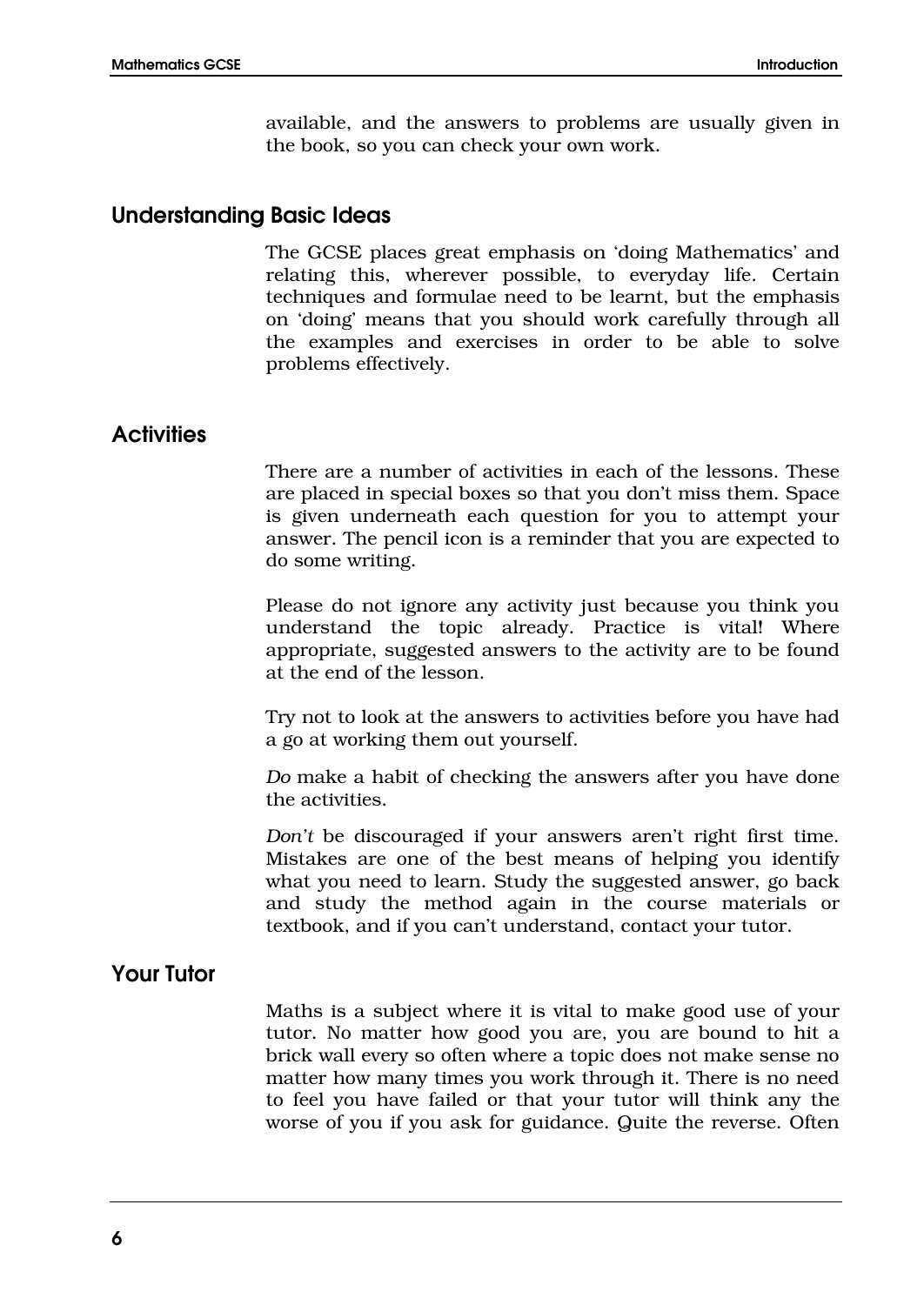it will only take a couple of minutes to supply the missing link and set you on the right course.

# Tutor-Marked Assignments (TMAs)

There will be a series of tutor-marked assignments (TMAs for short) throughout the course, usually after every three or four lessons or at the end of a module. These tests should be tackled under exam conditions.

You should send your answers to your tutor, with a cover sheet clearly indicating your name and study programme. Your tutor will mark and return your script, and you will be sent specimen answers. The tests are all to be found at the relevant point in the course.

When you first start the course, keep your sights firmly set on the first TMA. It is very satisfying to see it done and send it off, and it gives your tutor a vital indication of how best he or she can help you.

# Equipment

- You will need a ruler with metric markings (centimetres), a protractor, and a pair of compasses. For graph work, you will need some squared paper, which is available from most stationers.
- Electronic calculator. Since a calculator is allowed on one of the written exam papers, it is important that you become familiar with the operation of your calculator at an early stage. As a minimum, it should have the following functions:

$$
\begin{array}{ccc}\n+ & - & \times & \div \\
\pi & x^2 & \sqrt{x} & \frac{1}{x}\n\end{array}
$$

Also: sine, cosine, tangent and their inverses in degrees. If you ask for a calculator 'for GCSE Maths', most shops will be able to advise you.

# Planning Your Work

Think about when you might take the exam and work out how many study weeks you have available. That will give you a rough idea of how many weeks you might allow for each lesson. (The lessons do vary in length and you will find some easier than others, depending on your previous experience.) As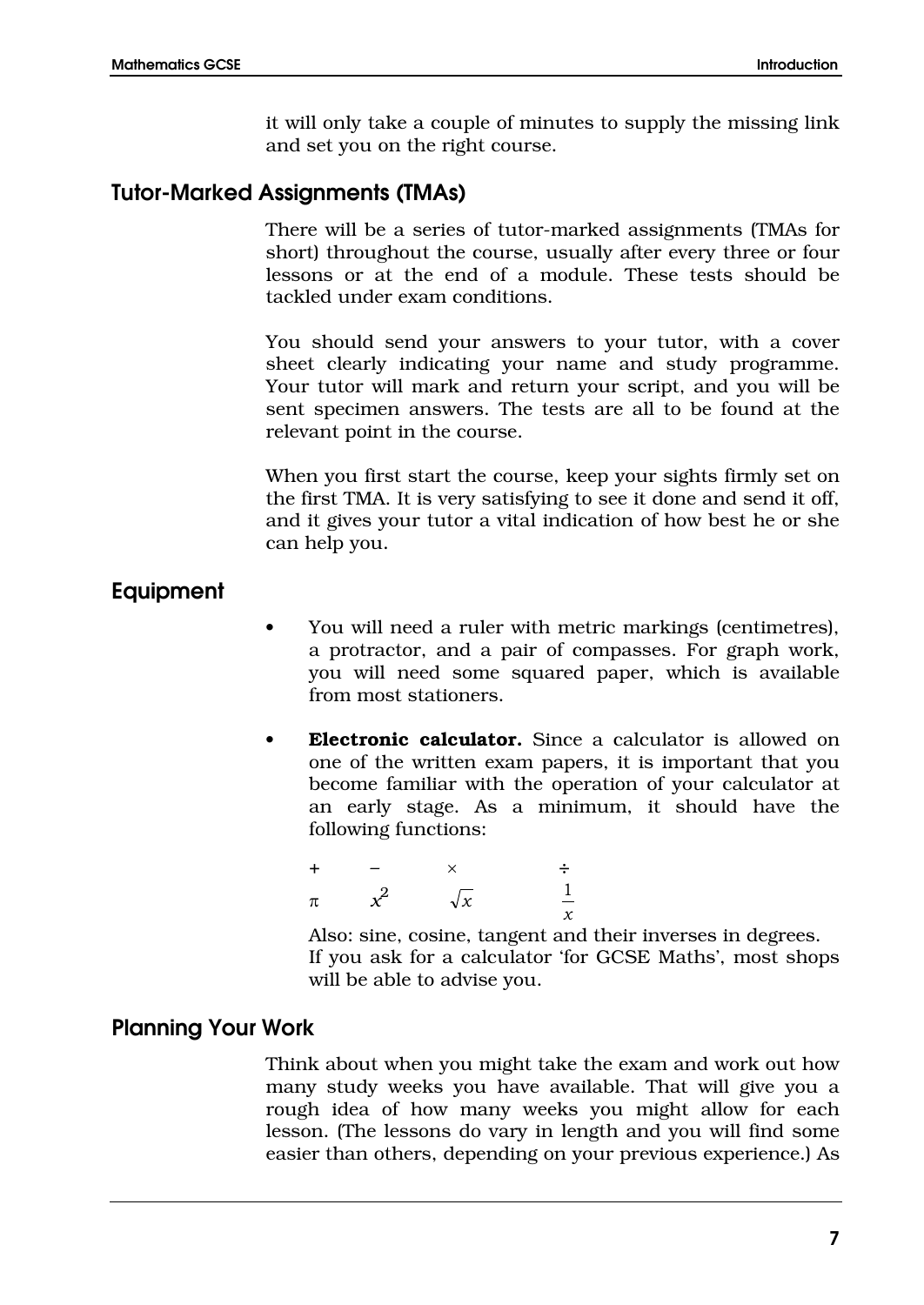you progress with the course, you will have a better idea of how long you need and how much you can fit into the time you have available.

# Working Habits

Here are a few tips to help you make the most of your study.

- 1. Always show all your working. If you can do a problem in your head, you should still write down how you did it. In the examination, you get marks for showing that you understand the method as well as for using it accurately. If you make an arithmetical error, you will still get marks for using the correct method. (If you get the answer wrong and don't show your method, you won't get any marks.)
- 2. Set your work out neatly, one step at a time. This really helps you to organise your thinking, which is essential, especially in longer activities.
- 3. Do lots of examples of each technique. Different questions give you a chance to practise the different variations of a problem, and this helps to make you more skilled and flexible in your work.
- 4. Make a list of mathematical words and their meaning as you come across them in each lesson. This helps you to remember the technical vocabulary and is extremely useful when you come to doing your revision. It is also very rewarding to see just how many concepts you have mastered!

#### Strategies for Problem-Solving

Problem-solving is a vital skill and there are various possible strategies that may help. You will be encouraged:

- 1. To set out cases systematically, and identify how many there are of relevant types.
- 2. To work backwards from a value given in the problem,
	- (a) where the inverse (the backwards mathematical principle) is familiar, so just has to be applied but may have to be sustained over a number of steps.
	- (b) where the inverse is unfamiliar, so has to be worked out 'from first principles'.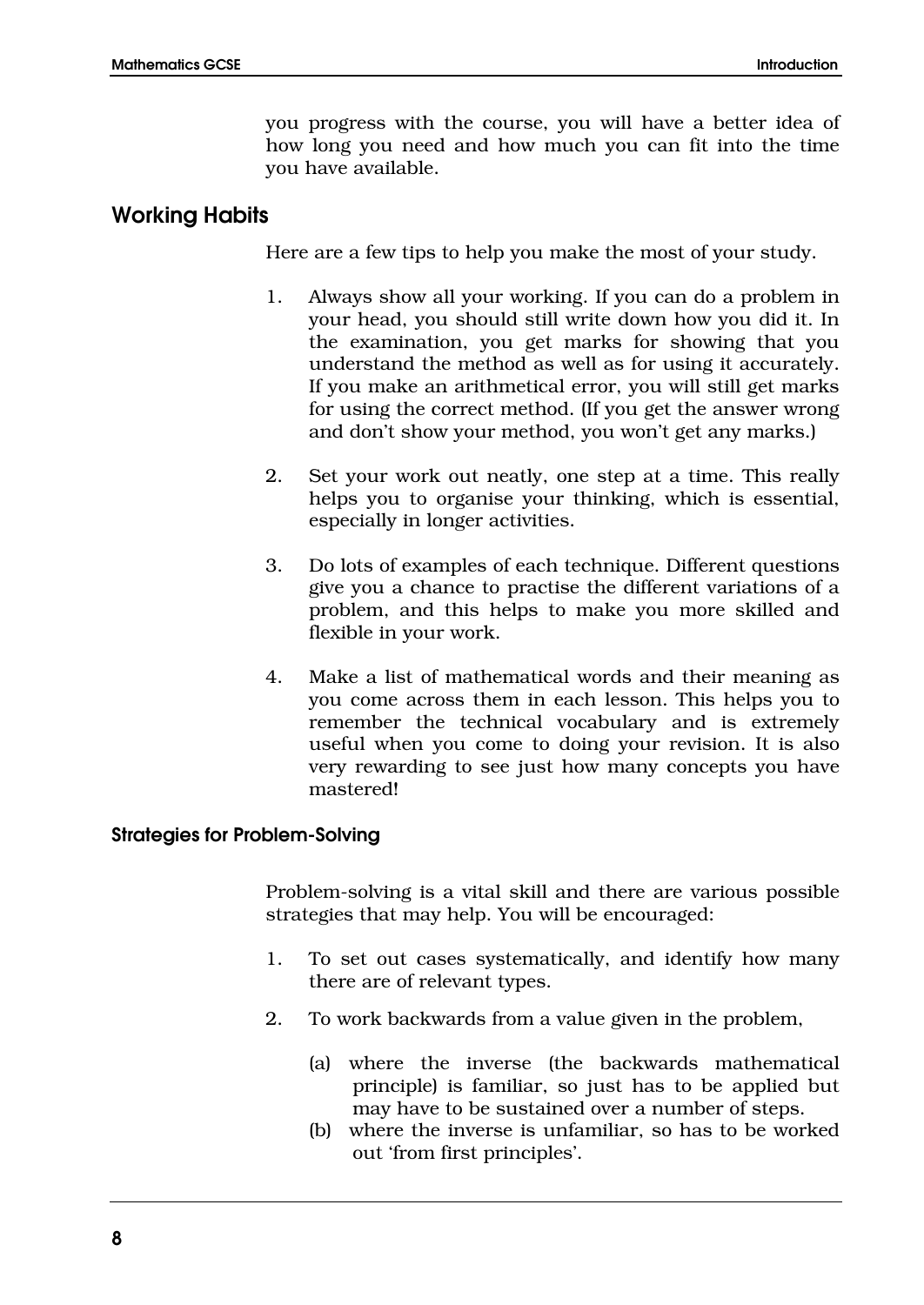- 3. To find one or more examples that fit a condition for the answer, and see whether those examples fit with the other conditions in the situation, making adjustments until they do.
- 4. To look for and represent relationships between elements of the situation, and then act on them to see if any are useful.
- 5. To find features of the situation that can be acted on mathematically, and see where using them takes you.

Or, more simply:

- 1. Set out cases.
- 2. Work back familiar; work back unfamiliar.
- 3. Find an example to fit.
- 4. Find key relationships.
- 5. Find mathematical features.

# Syllabus and Examinations

# The AQA 8300 "Linear" Specification

Students following the AQA 8300 syllabus (or "specification") take three written exam papers. There is a choice between Foundation tier (8300F) and Higher tier (8300H) papers. It is not necessary to make a decision about which tier is right for you at the outset – that can come later with your tutor's advice.

The new specification contains an emphasis on "problem" solving – that is to say, questions are likely to be given a "real world" context. This should make them easier to grasp and visualize while the underlying mathematical skills remain the same. You will find that there is plenty of problem-solving practice within the course.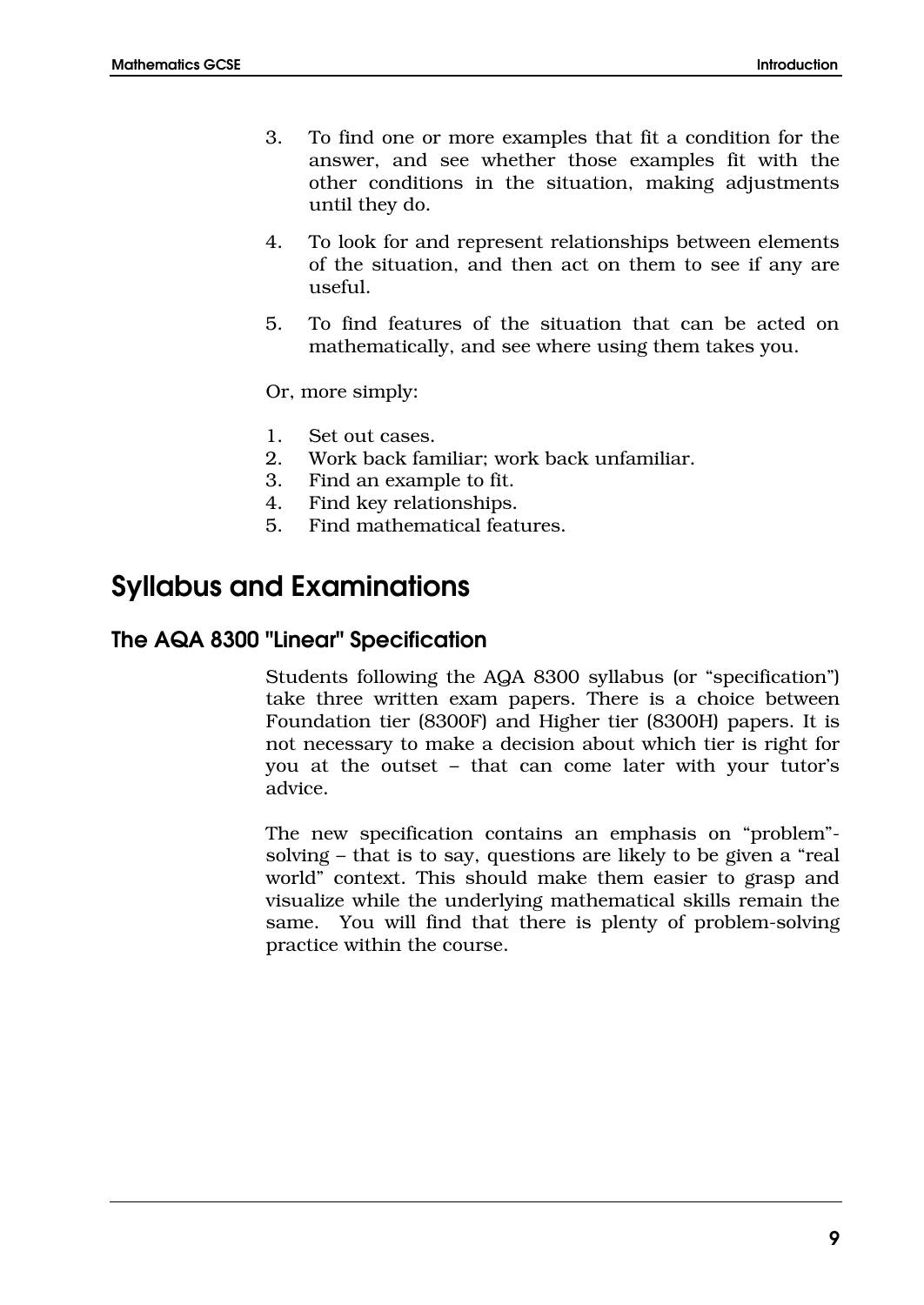# Examination Structure

Details are given here for the AQA Foundation and Higher tiers. The exam papers are the same length, irrespective of the tier you are entering for, but the Higher papers include harder questions and the balance between different skills is slightly different (e.g. there is likely to be a little more algebra).

# Paper 1: non-calculator

Content from any part of the specification may be assessed.

- written exam: 1 hour 30 minutes
- 80 marks
- non-calculator
- 33⅓% of the GCSE

A mix of question styles, from short, single-mark questions to multi-step problems. The mathematical demand increases as a student progresses through the paper.

#### Paper 2: with calculator

Content from any part of the specification may be assessed.

- written exam: 1 hour 30 minutes
- 80 marks
- calculator allowed
- 33⅓% of the GCSE

A mix of question styles, from short, single-mark questions to multi-step problems. The mathematical demand increases as a student progresses through the paper.

#### Paper 3: with calculator

Content from any part of the specification may be assessed.

- written exam: 1 hour 30 minutes
- 80 marks
- calculator allowed
- 33⅓% of the GCSE

A mix of question styles, from short, single-mark questions to multi-step problems. The mathematical demand increases as a student progresses through the paper.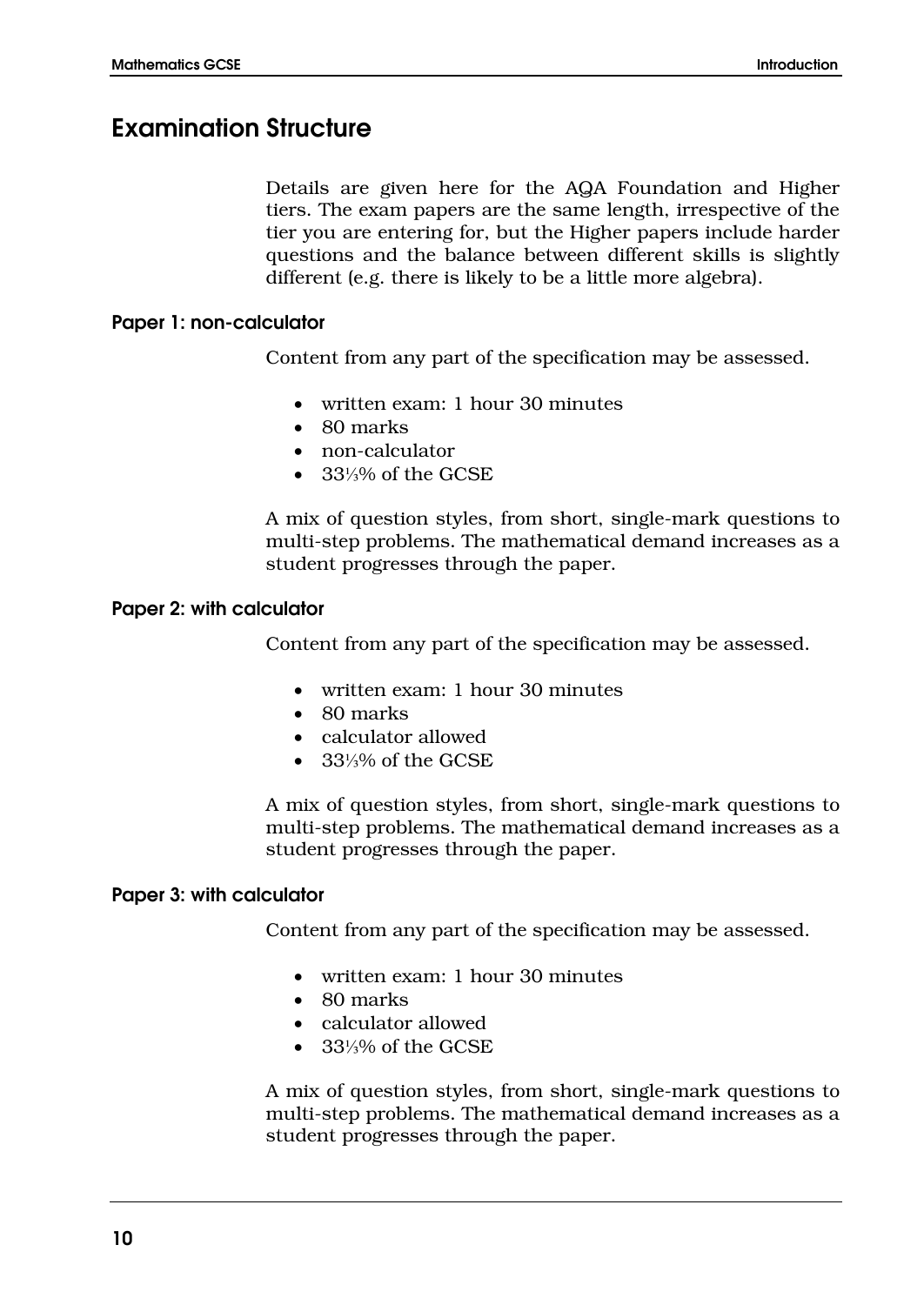## AQA Aims and learning outcomes

Courses based on this specification in mathematics should provide a broad, coherent, satisfying and worthwhile course of study. They should encourage students to develop confidence in, and a positive attitude towards, mathematics and to recognise the importance of mathematics in their own lives and to society. They should also provide a strong mathematical foundation for students who go on to study mathematics at a higher level post-16.

Courses based on this specification in mathematics should enable students to:

- develop fluent knowledge, skills and understanding of mathematical methods and concepts
- acquire, select and apply mathematical techniques to solve problems
- reason mathematically, make deductions and inferences and draw conclusions
- comprehend, interpret and communicate mathematical information in a variety of forms appropriate to the information and context.

Students should be aware that mathematics can be used to develop models of real situations and that these models may be more or less effective depending on how the situation has been simplified and the assumptions that have been made. Students should also be able to recall, select and apply mathematical formulae.

# AQA's Assessment Objectives

Assessment objectives (AOs) are set by Ofqual and are the same across all GCSE Mathematics specifications and all exam boards.

The exams will assess the following AOs in the context of the content set out in the Subject Content section.

#### AO1: Use and apply standard techniques

Students should be able to:

- accurately recall facts, terminology and definitions
- use and interpret notation correctly
- accurately carry out routine procedures or set tasks requiring multi-step solutions.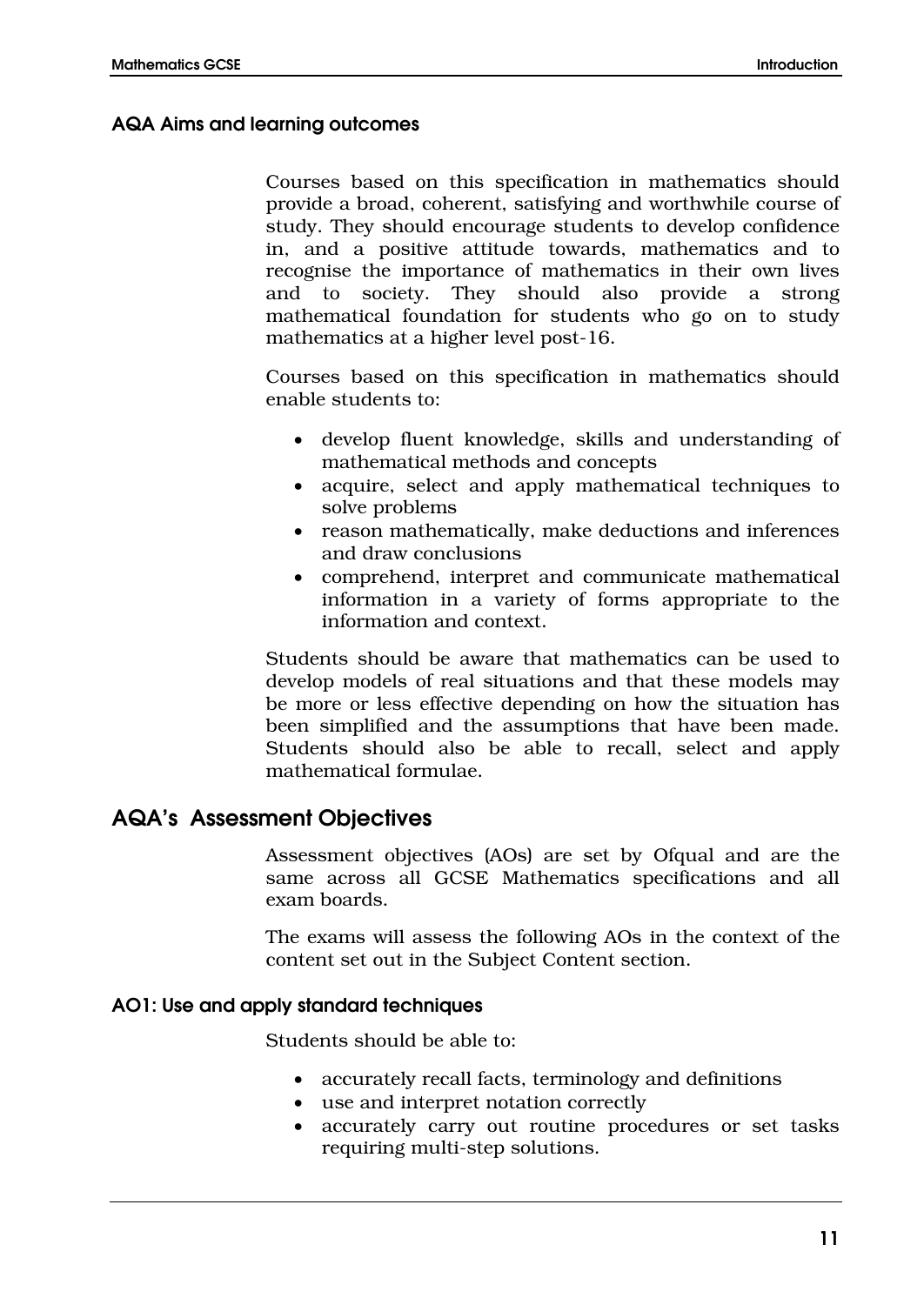# AO2: Reason, interpret and communicate mathematically

Students should be able to:

- make deductions, inferences and draw conclusions from mathematical information
- construct chains of reasoning to achieve a given result
- interpret and communicate information accurately
- present arguments and proofs
- assess the validity of an argument and critically evaluate a given way of presenting information.

# AO3: Solve problems within mathematics and in other contexts

Students should be able to:

- translate problems in mathematical or nonmathematical contexts into a process or a series of mathematical processes
- make and use connections between different parts of mathematics
- interpret results in the context of the given problem
- evaluate methods used and results obtained
- evaluate solutions to identify how they may have been affected by assumptions made.

# Quality of Written Communication (QWC)

As with all GCSE exams, you will need to do the following:

- Ensure that your writing is legible and that spelling, punctuation and grammar are accurate so that meaning is clear.
- Select and use a form and style of writing appropriate to purpose and complex subject matter.
- Organise information clearly and coherently, using specialist vocabulary when relevant.

In this mathematics specification it is expected that, in all questions, candidates will:

- use correct and accurate mathematical notation and vocabulary
- organise their work clearly
- use correct spelling, punctuation and grammar in any explanations they are asked to provide.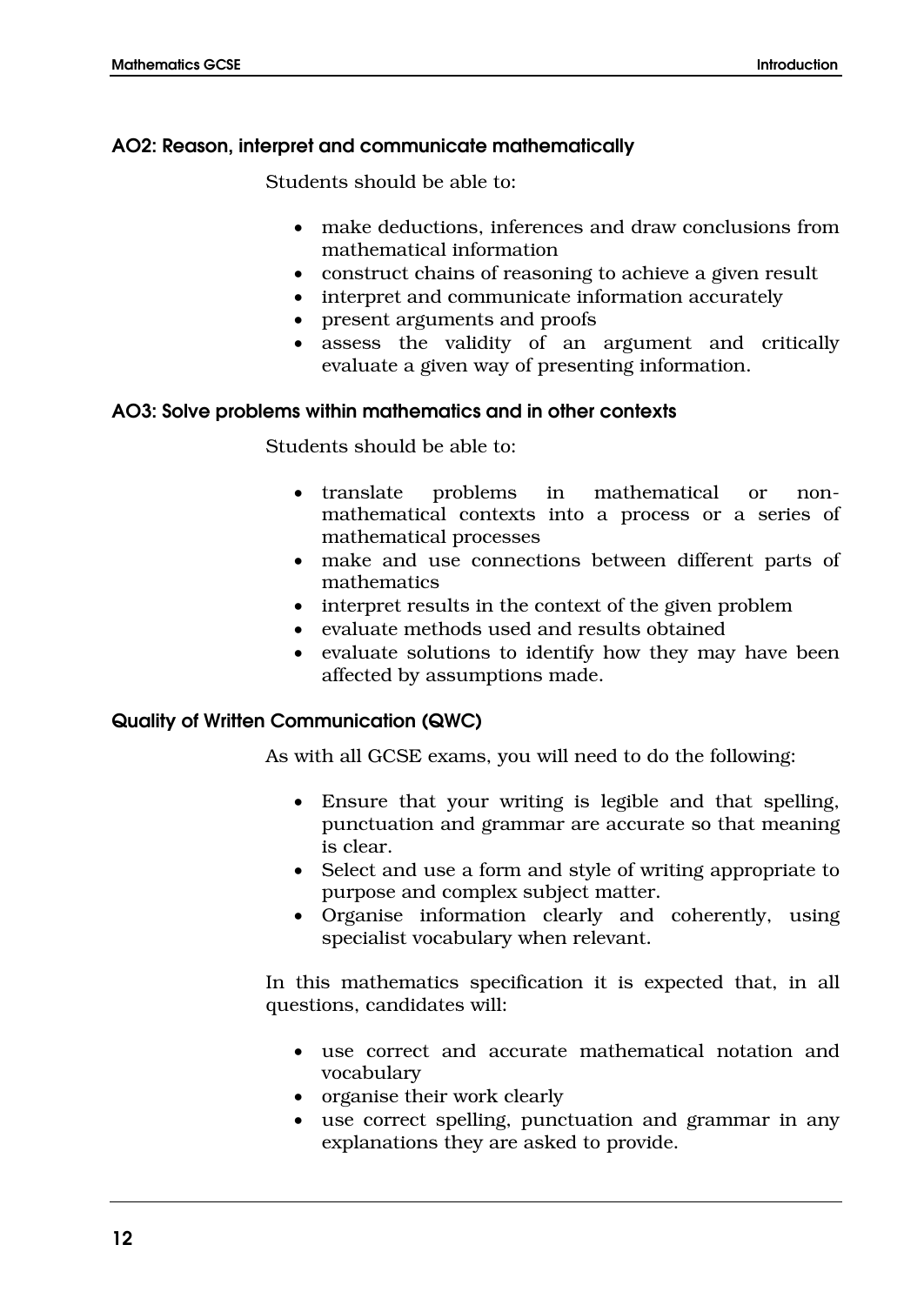# Revising for Your Exam

In your overall study plan, you need to allow time to go back over the course and revise all the different sections.

The final module of the OOL course, 'Your Exam', is designed to help you prepare for your exams. This module will guide you through the types of question you are likely to encounter in the two papers and encourages you to tackle practice examination papers.

Oxford Open Learning would like to thank the former AQA for their generosity in allowing us to reprint questions from their specimen examination papers.

#### Studying the Syllabus

You should be sure to acquire your own copy of the syllabus, either via the AQA Publications Dept or from the website [www.aqa.org.uk.](http://www.aqa.org.uk/) Be sure to get the syllabus for the right year!

The Mathematics specification can be purchased from:

AQA Publications Unit 2, Wheel Forge Way, Trafford Park Manchester M17 1EH (tel: 0870-410-1036)

or downloaded from <http://www.ool.co.uk/0014mg>

We advise that you obtain a copy of the syllabus so that you can assess which topics you have covered in the most detail and which ones you will feel happiest about in the exam. AQA can also provide advice booklets on your course, including 'Information for Private Candidates'. As you approach the examination, it will also be helpful to purchase and tackle past papers from AQA.

# Using the Internet

All students would benefit from access to the Internet. You will find a wealth of information on all the topics in your course. As well as the AQA website [\(www.aqa.org.uk\)](http://www.aqa.org.uk/), you should get into the habit of checking the Oxford Open Learning site [\(www.ool.co.uk\)](http://www.ool.co.uk/) where you may find news, additional resources